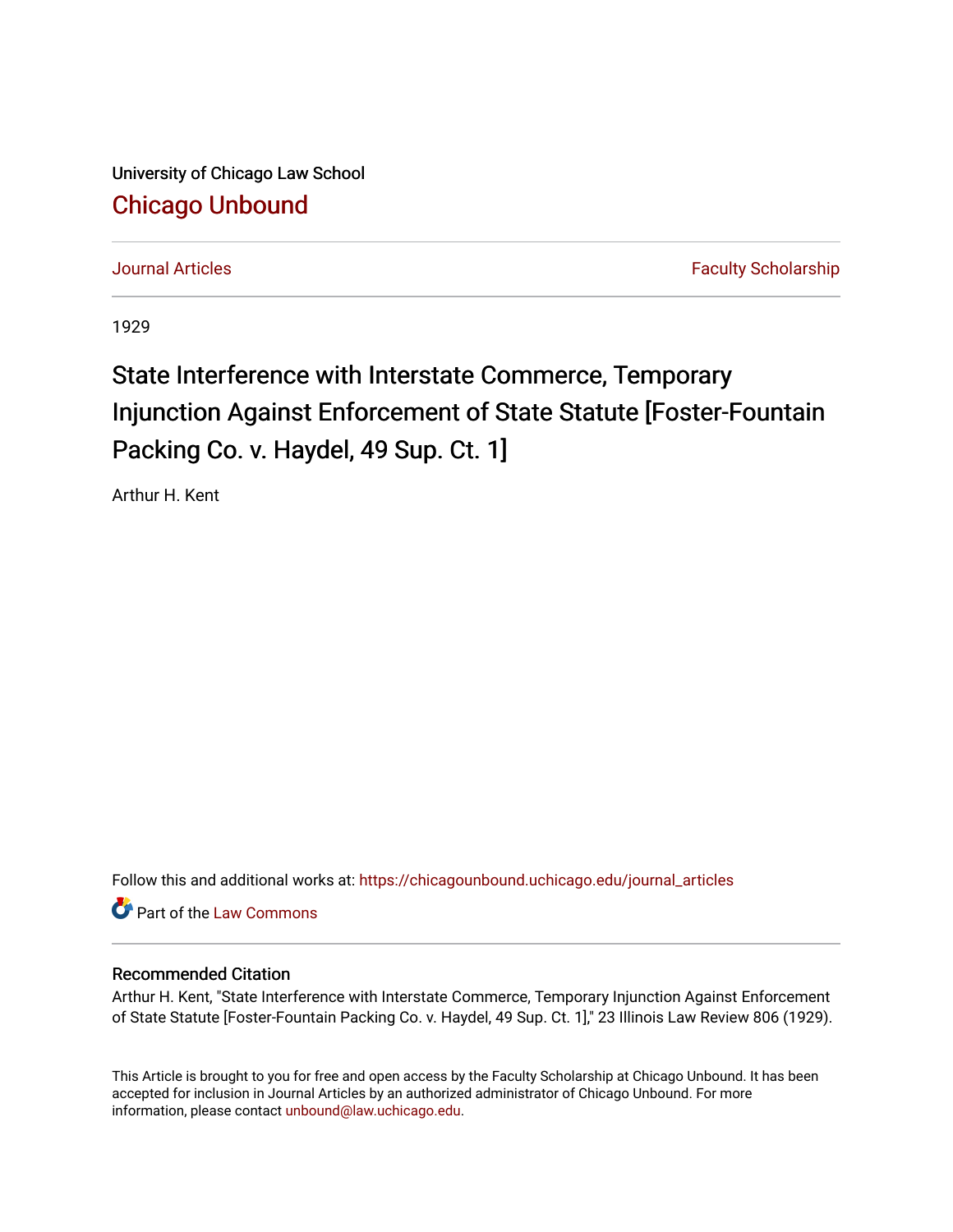# **ILLINOIS LAW REVIEW**

*Published monthly except July to October, inclusive, by Northwestern University Press*

#### **\$3.50 PER YEAR PRICE OF THIS NUMBER 75 CENTS**

Subscribers who wish to discontinue their subscription at the end of the subscription period should notify the business office of the REVIEW; otherwise it will be assumed that a continuation of the subscription is desired. I Business communications should be addressed to the Business Manager; books and book reviews, to the Book Review Editor; and other editorial matters, to the Editor-in-Chief.

#### BOARD OF EDITORS

#### **E.** W. Puttkammer, University of Chicago

#### Editor-in-Chief

E. F. Albertsworth, Northwestern University \*Albert Kocourek, Northwestern University Wm. E. Britton, University of Illinois<br>Wm. E. Britton, University of Illinois<br>George W. Goble, University of Illinois<br>Book Review Editor

### BOARD OF **MANAGERS**

Laird Bell. University of Chicago Nathan William MacChesney, Northwestern University \*John T. Chadwell, University of **Illinois** Benjamin Wham, University of Illinios Harold **J.** Clark, Northwestern University Leo F. Wormser. University of Chicago Frederic B. Crossley, Northwestern University And the Board of Editors

#### **ASSOCIATE STUDENT** EDITORS

Edward Atlas **Jay** J. Alloy Carleton Blunt Chris **G.** Devatenos Lena M. Bernstein Elizabeth **C.** Buethe Jacob Geffs (F. Geisler Vaille Dry Milton G. Manasse Herbert F. Geisler Paul H. Ferguson \*Edward J. Metzdorf Robert McDougal, Jr. Ray M. Foremann A. Price (Marshall A. Pipin Richard M. Keck Owen N. Price General F. Springe

University of Chicago University of Illinois Northwestern University Edward Atlas<br>
Carleton Blunt<br>
Chris G. Devatenos<br>
Lena M. Bernstein Filizabeth C. Buethe<br>
Bernard Epstein +A. James Casner Thomas T. Freeman, Jr.<br>
Jacob Geffs Veille Dr. Clement **F.** Springer Warren W. Kriebel Arthur B. Seibold, Jr. Roger **Q.** White Ralph **C.** Murphy Bernard **L.** Stone,

\*Chairman.

*The Editorial Board does not assume collective responsibility for any statement in the columns of the REVIEW. Each article or communication, including editorial notes, comments on cases, and book reviews, is identified by the name or the initials of the writer.*

## **CORRESPONDENCE**

### STATE'S CONTROL OF ITS WILD LIFE

To the Editors of the ILLINOIS LAW REVIEW:

The March number of your Review<sup>1</sup> contains a comment by Judge Andrew A. Bruce upon the recent decisions of the United States Supreme Court in the cases of *Foster-Fountain Packing* Com*pany v. Hayde2* and *L. 0. Johnson, Jr., and Sea Food Company v. Haydel5* in which the author expresses sharp disagreement with the decisions upon the grounds advanced by the dissenting opinion of Mr. Justice McReynolds. The writer is moved to the following ex-

**<sup>1.</sup>** At **p. 705.** *2.* **(1928)** *49* Sup. Ct. **1. 3. (1928)** 49 Sup. Ct. **6.**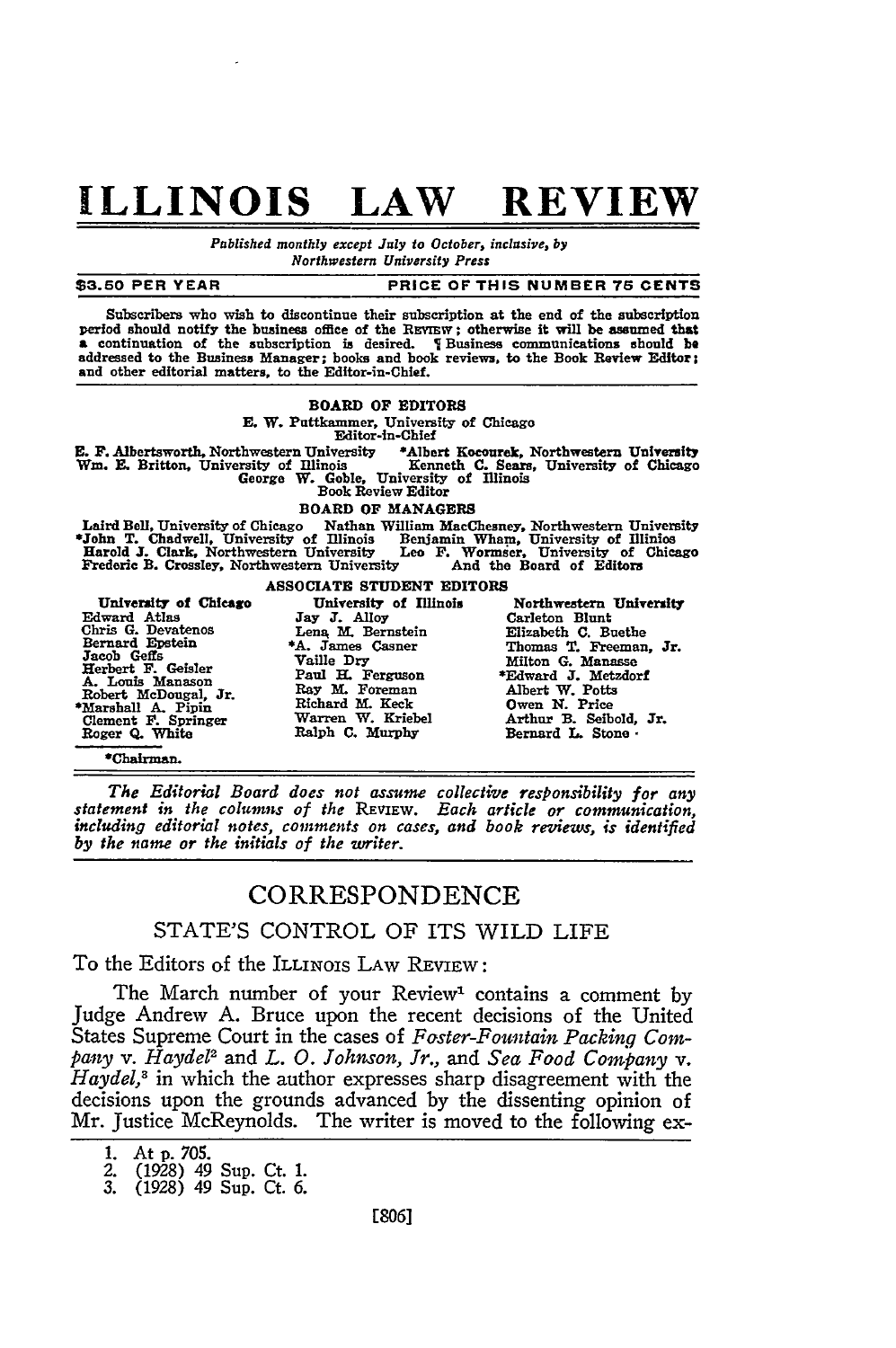pression, not by the unimportant circumstance that he himself happens to approve the decisions, but because he feels that some important aspects of the cases have not been discussed by Judge Bruce.

The facts in the two cases are set out fully in the opinions and in Judge Bruce's note. One statement of fact made in that note is open to correction and another to possible qualification, so far as they apply to the shrimp case. The author states that the complainants were not citizens and taxpayers of Louisiana. On the contrary one complainant in that case was a Louisiana corporation whose shipments of raw shrimp from the marshes of that state to the packing plants at Biloxi, Mississippi, were in effect proscribed by the statute.<sup>4</sup> He also states that the shrimp "reside" in the Louisiana marshes. But it appears from an earlier case in which a federal district court held a similar Alabama statute unconstitutional under the commerce clause that these shrimp do not have a permanent habitat, but that they migrate seasonally between Louisiana, Mississippi and Alabama waters.<sup>5</sup> If this be a fact, another practical reason is afforded for holding the shrimp statute invalid. If Alabama and Mississippi are induced by Louisiana's action to pass similar legislation in retaliation, packing companies will be forced to maintain plants in all three states if they desire to obtain a steady supply of raw material, or else to discontinue their production during a large part of the year. Either alternative is a wasteful and uneconomic one, tending to render the business unprofitable or else to increase the cost of the manufactured product to the consumer.

Judge Bruce finds unanswerable the argument of Mr. justice McReynolds. He points out that the prior decisions of the Supreme Court have recognized a proprietary interest in the state in wild fish and game within its territories **;6** that they sustain the power of a state to reserve the consumption thereof to its own citizens or residents; that they have held valid prohibitions of all shipments thereof out of the state.7 He maintains that it follows from these decisions by invincible logic that a state has power under the Constitution to do what Louisiana endeavored in effect to do here, viz., to permit other states to share in the enjoyment of such resources only upon the condition that the profitable processes of manufacturing and preparing them for sale in the interstate market are carried on within the state. In other words, since "Louisiana *absolutely*<sup>8</sup> owns its game and its fish as a trustee for its people,"9 it must follow

4. Acts of the State of La. (1926). The "shrimp" act is Act No. 103; the statute relating to oysters Act No. 258. *5. Elnwr v. Wallace* (D. C. Ala. 1921) 275 Fed. 86.

*6. Corfield v. Coryell* (1825) 4 Wash. C. C. 371, Fed. Cas. No. **3230;** *McCready v. Virginia* (1877) 94 U. **S.** 391, 14 Sup. Ct. 1205, 24 L. Ed. 248. *7. Geer v. Connecticut* (1896) 161 **U. S. 519,** 16 Sup. Ct. **600,** 40 L.

**Ed.** *793.*

**8.** Italics mine.

**9.** Supra, note **1,** at **p. 706.** It is true the state has sometimes been spoken of as a trustee of its game and fish for the benefit of its people. Yet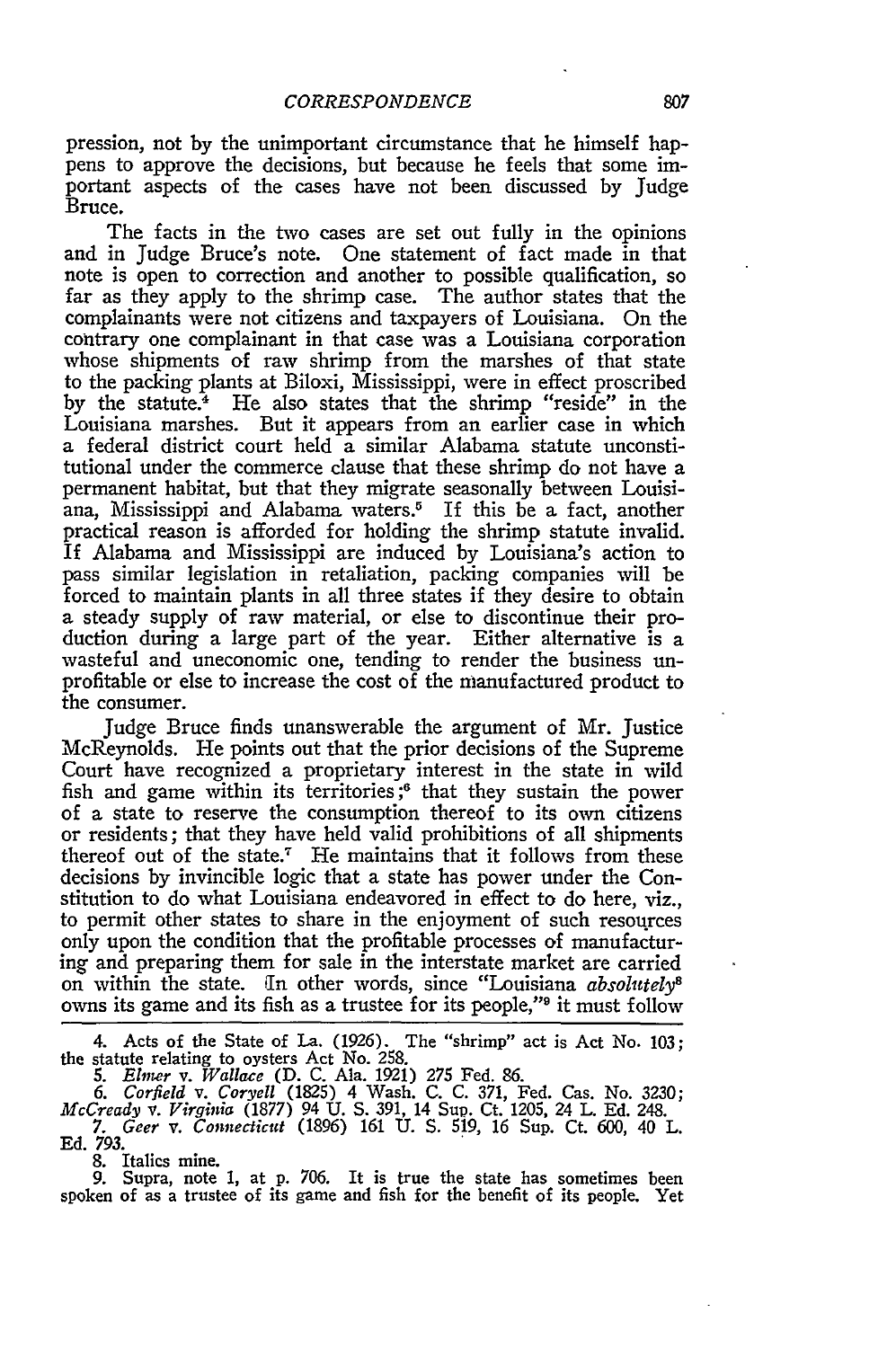that it can assert that proprietorship in such manner as to deprive established industries in other states of their supply of raw materials, although the object of such action is not conservation of a limited source of food supply for the benefit of local consumers but rather to compel by such artificial means a centralization of the packing industry in the state.

We submit that this sort of reasoning is open to serious objections. Its major premise involves the assumption that these precedents require as their ratio decidendi a state ownership of wild game and fish which is absolute in its nature. No doubt some support for such an assumption may be found in the broad language of certain judicial opinions. But surely nowhere is it more essential than in the field of constitutional law that the language of judges be interpreted in the light of the concrete questions those judges were called upon to decide. What has been the nature of those questions? It has been indicated above. Does a state possess such power over its resources of wild game and fish that it can limit their actual use and consumption to its citizens or residents without coming into collision with the equal privileges and immunities clause or the equal protection clause of the federal Constitution?1o Can a state in the exercise of its police powers protect such resources from wasteful exploitation and depletion?<sup>11</sup> Can a state in the interest of convenient administration and enforcement of such legis- lation make unlawful the possession of game or fish with the purpose of transporting same from the state,<sup>12</sup> or the possession thereof though shipped in from another state?<sup>18</sup> Does a state have such an interest in its fur-bearing animals that it may impose a severance

it can hardly be maintained that there is any strict trust relationsbih. No court has denied that the state may permit non-residents and non-citizens to hunt and fish upon the same basis as its own people, or intimated that a state would be violating any trust obligations in so doing. It is a strange sort of trust in which the trustee has unlimited power thus to enlarge the number of cestuis who may share in the enjoyment of the res.

10. *Corfield v. Coryell* supra, note 6; *McCready v. Virginia* supra, note *6.* No question of interstate commerce was involved in these cases. They merely decide that the privilege of hunting and fishing or of engazing in oyster culture in public waters is not so fundamental in character that these constitutional provisions protect it from abridgement in favor of the state's own citizens.

*11. Geer v. Connectcut* supra, note 7; *Ward v. Race Horse* (1896) 163 **U. S.** 504, *16* Sup. Ct. 1076. 41 L. **Ed.** 244: *Patsone v. Penns.lvania* (1914) **<sup>232</sup>**U. **S,** 134, 34 Sup. Ct. 281, **58** L. Ed. 539. It should be noted that these powers extend likewise to prevention of wasteful exploitation of mineral waters and natural gas in the process of reduction to possession and, in the case of natural gas at least, even after reduction to possession: *Ohio Oil Co.*<br>v. *Indiana* (1900) 177 U. S. 190, 20 Sup. Ct. Rep. 576, 44 L. E

*12. Geer v. Connecticut* supra, note 7. **A** similar doctrine has been applied to water resources. *Hudson County Water Co. v. McCarter* (1908) 20O U. **S.** 349, 28 Sup. Ct. Rep. 529, **52** L. Ed. 828.

**13.** *Silz v. Hesterberg* (1908) 211 U. S. 31, 29 Sup. Ct. Rep. 10. **53** L. **Ed. 75.**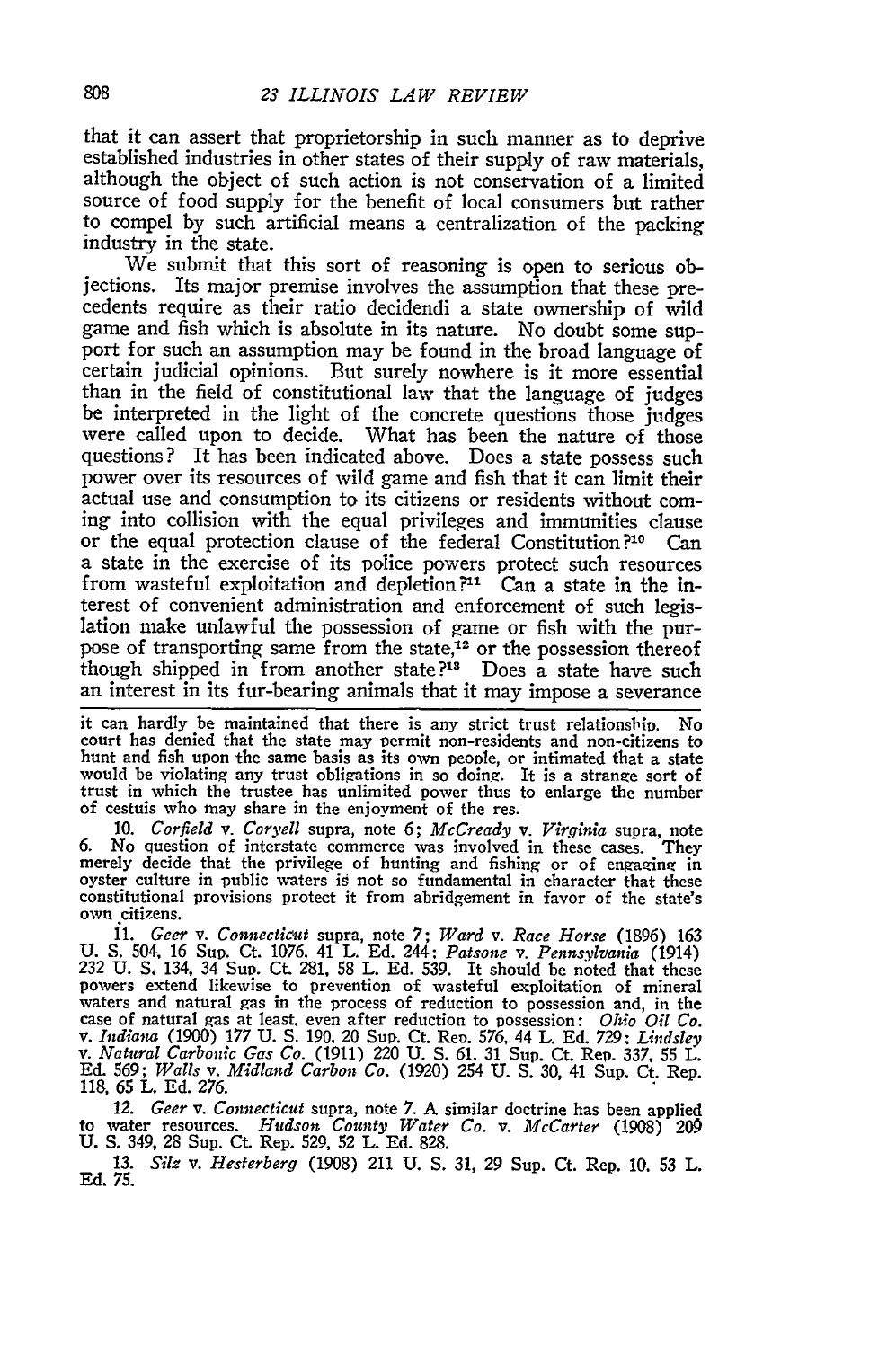tax for the privilege of reducing same to private ownership?<sup>14</sup> These are typical of the questions which the Supreme Court has resolved favorably to the state's power. It is not perceived wherein the determination of any of them necessitates the recognition of an ownership in the state so absolute as to be beyond all constitutional limitations. Because the Constitution as interpreted permits a state to impose more varied and extensive conditions and restrictions upon the creation of rights of private ownership in fish and game than in other things, why does it follow in rerum natura that any and all restrictions and conditions must be valid? The most that can be said is that the Supreme Court has now qualified certain broad dicta in earlier cases; it has not overruled actual decisions. On the contrary the court has uttered warnings that this proprietary power, like other powers of a state, is subject to some constitutional limitations.15 And the result now reached by the Supreme Court can scarcely be deemed surprising in view of the federal court decision on the validity of the Alabama statute.<sup>16</sup>

Moreover, these statutes appear to be a rather clumsy and transparent effort to evade an earlier decision of the Louisiana Supreme Court holding a statute having a similar purpose invalid under the commerce clause.<sup>17</sup> The state court there drew a clear distinction between bona fide conservation legislation and legislation intended to discriminate in favor of local industries competing with similar industries in other states in interstate commerce. Certainly a court must close its eyes to the facts in order to hold the recent statutes valid as conservation legislation. The material they would conserve, viz., oyster shells and shrimp heads and hulls, is of small value, and there is little existing need or demand for it. It must not be forgotten that these statutes do not limit at all the amount of shrimp and oysters which may be gathered and shipped out of the state, provided they are prepared for market in local factories. But if the state of Louisiana should decide to place an embargo upon all shipments of shrimp and oysters from the state, even though the

14. *La Coste v. Department of Conservation of Louisiana* (1924) 263 U. S. 545, 44 Sup. Ct. 186, 68 L. Ed. 437. In *Swiss Oil Co. v. Shanks* (1927) *<sup>273</sup>*U. S. 407, 47 Sup. Ct. 393, 71 L. Ed. 709, a state license tax upon the production of petroleum was also sustained.

15. *La Coste v. Department of Conservation,* supra, note 14, at 549, 550.

16. Supra, note **5.**

*17. State v. Ferrandau* (1912) 130 La. 1035, 58 So. 870. It is true that it is stated in this case that the shipment of oysters involved was out of a private bed. But a reading of the opinion shows that the court held the act of 1910 to **be** invalid even if it were assumed that the state might interdict all shipments of oysters out of the state, whether grown in public or private waters. And sec. **15** of the oyster act of 1926 operates to apply the provisions of the act to all oysters shipped from the state. The 1910 act did state frankly the real purpose of the legislature, whereas in the 1926 act an effort is made to conceal the actual design by the insertion of the provisions relating to the conservation of the shells of the oyster and the heads and hulls of the shrimps. This material is proved to be of small value and in little demand. Ought the courts to feel bound in such a case by the legislative declaration of purpose when it is clearly contrary to the facts?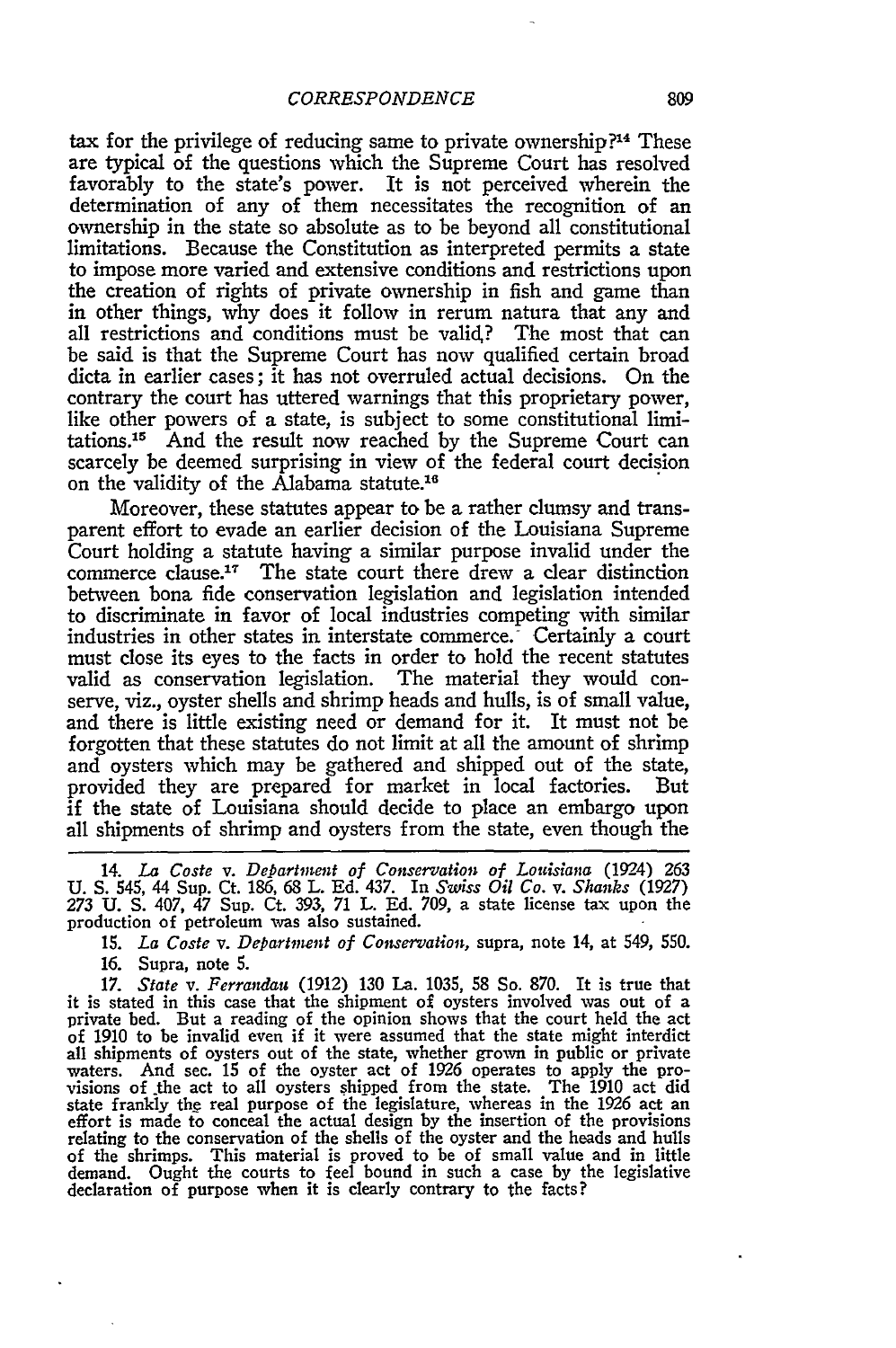available supply far exceeded the local demand, it could not be said that this would not in fact be conservation legislation. Its effect would be to preserve these resources for possible future needs.

The plain fact is that the Supreme Court has made another application of the now-familiar doctrine of unconstitutional conditions. Powers possessed by the states must not be exercised to secure results which in the court's view are offensive to the Constitution. It is of no avail to criticise this doctrine as illogical, and as violative of the maxim that a whole must include all of its parts. It has become firmly established in our constitutional law, and the passage of time has witnessed an increasingly varied use of it by the court.<sup>18</sup> The doctrine affords a convenient device for avoiding the consequences of judge-made definitions of governmental powers, when subsequent developments show such definitions to be undesirably broad. It is often impossible to define with accuracy a priori the limits of a particular whole, or even to do so with the aid of the available decisions. Furthermore, because of the elastic quality of the Constitution, what seems a well defined whole today may prove to be something less tomorrow. <sup>19</sup>

The instant situation does not present a logical dilemma. The choice is not restricted to a limitation of the state's power to deal with its fish and game to those powers of regulation it possesses with reference to other kinds of property, on the one hand, or a concession to the state of absolute power on the other. Intermediate gradations of power are possible. The state can act until its action brings it into conflict with national interests which the Constitution protects. By reason of the peculiar characteristics 6f the subjectmatter, it can go further in dealing with fish and game than in other cases before these national interests block the way.

Whether it is wise or desirable for the Supreme Court to limit state power at this point is, it may be freely conceded, a question admitting of reasonable difference of opinion. But it is contended that that question ought to be decided, like other questions arising under the commerce clause, by practical reasoning instead of by resort to abstract logic. Interstate commerce is a practical conception

18. *Western Union Telegraph Co. v. Kansas* (1910) 216 U. S. **1,** 30 Sup. Ct. 190, 54 L. Ed. 355; International Paper Co. v. Massachusetts (1918)<br>246 U. S. 135, 38 Sup. Ct. Rep. 292, 62 L. Ed. 624; Terral v. Burke Construc-<br>tion Co. (1922) 257 U. S. 529, 42 Sup. Ct. Rep. 188, 66 L. Ed. 352; Rep. 179, 71 L. Ed. 372. For other applications of the doctrine see *Sioux Rem*edy Co. v. Cope (1914) 235 U. S. 197, 35 Sup. Ct. Rep. 57, 59 L. Ed. 193; Western Union Tel. Co. v. Foster (1918) 247 U. S. 105, 38 Sup. Ct. Rep. 438, 62 L. Ed. 1906; Michigan Commission v. Duke (1925) 266 U. S. 570, 45 Su

19. Thus in *Terral v. Burke Construction Co.,* supra, Note 18, the Supreme Court decisively overruled its earlier decisions in *Doyle v. Conti-nental Ins. Co.* (1877) 94 U. **S.** 535, 24 L. **Ed.** 148, and *Security Mutual Life Ins. Co.* v. *Prewitt* (1906) 202 U. **S.** 246, 26 Sup. Ct. 619, *50* L. Ed. 1013. The effect of such a decision assuredly is to subtract from the totality of state power over foreign corporations.